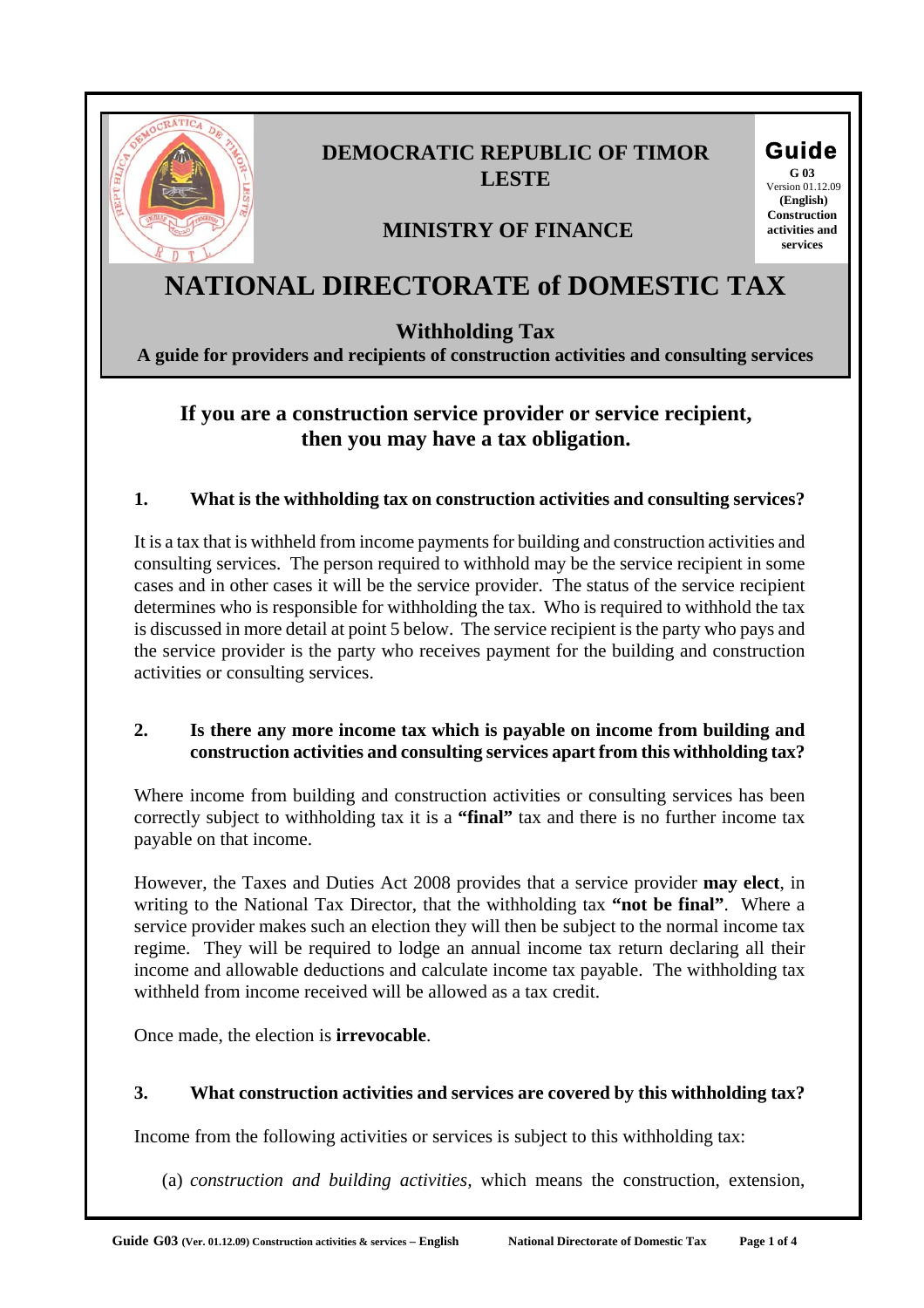alteration, improvement, or demolition of a building or other structure with a foundation on, above, or below land or water, including the clearing of land in preparation for the construction of a building or other structure, and the activity of dredging; and

(b) *construction consulting services,* which means any consulting services relating to the construction and building activities, including project management, engineering, design, architectural, surveying, and site supervision services.

NDDT Public Ruling 2001/6 discusses the difference in more depth.

#### **4. How much is the withholding tax on building and construction activities and consulting services?**

The amount of the withholding tax on construction activities and services is as follows:

- (a) 2% of the gross payment for services in the form of building and construction activities;
- (b) 4% of the gross payment for construction consulting services.

The definition of construction and building activities, and construction consulting services are given in point 3 above and further discussed in NDDT Public Ruling 2001/6.

#### **5. When did this tax start?**

The withholding tax on building and construction activities and consulting services commenced from 1 January 2001. It applies to gross payments for building and construction activities and consulting services made from this date.

#### **6. Who is required to withhold tax from the payment for building and construction activities and consulting services?**

If the service recipient is a legal person (i.e. a non-individual enterprise such as a company, partnership, joint venture, etc.) then the service recipient is required to withhold tax when making the payment for the service received.

However, if the service recipient is natural person (i.e. an individual or an individual business enterprise) then the service provider is required to self withhold when they receive payment for the services provided. That is, individuals and individual business enterprises are not required to withhold when making payment for these services.

If you have any questions on who should withhold tax from the payment, please contact the NDDT for assistance.

#### **7. Is there a minimum amount of payment before tax is required to be withheld?**

No. The total of all income payments received for the provision of building and construction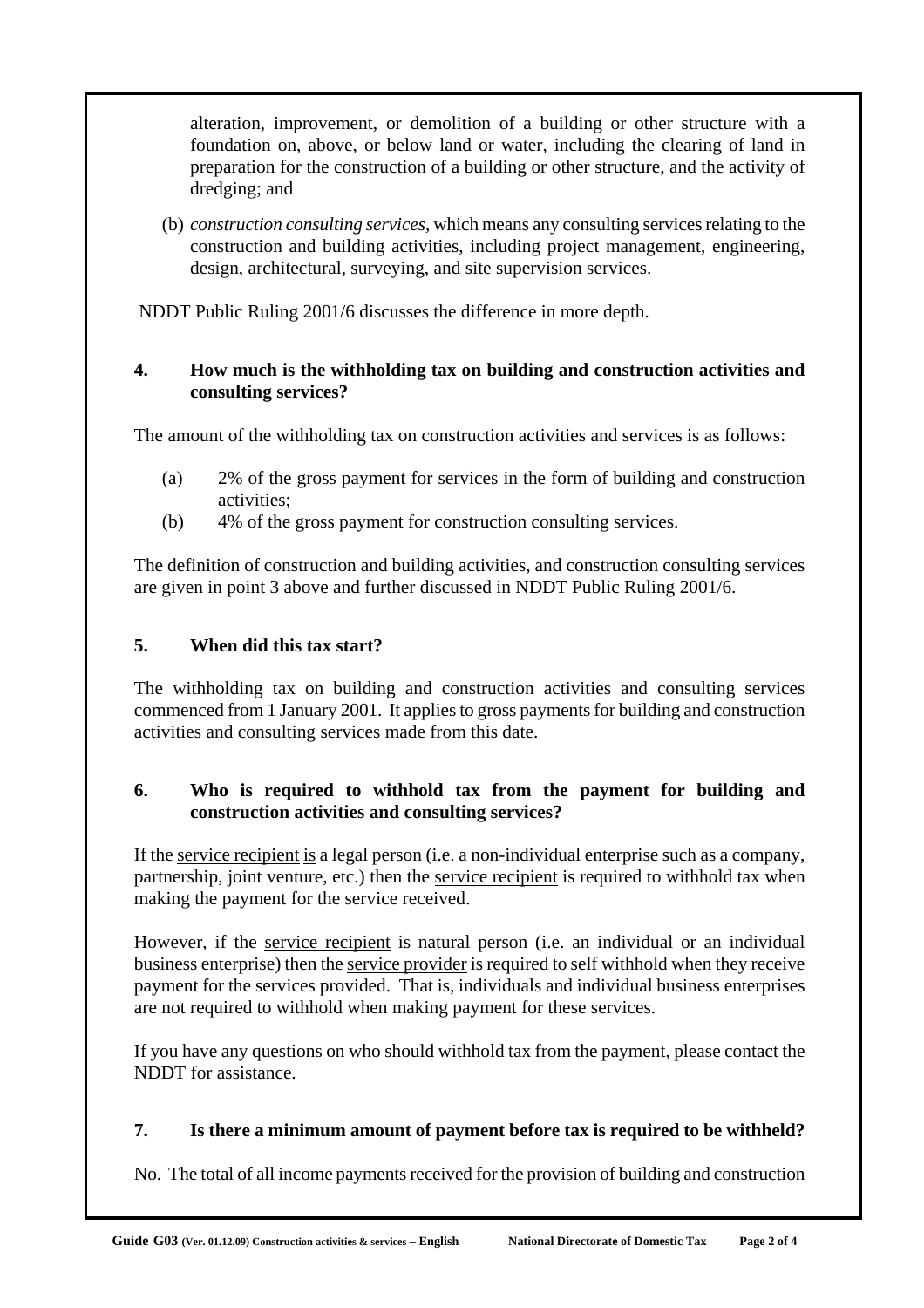activities and consulting services that are covered by this provision are subject to withholding tax regardless of the amount of the payment.

#### **8. Who has to withhold tax and how much tax is to be withheld?**

Consider the following examples:

(a) Virgilio provides project management services to Malae Developers for \$5,000. Malae Developers is a permanent establishment of a company incorporated in Australia.

In this case, Virgilio is a service provider who is covered by the withholding tax provisions because project management services is a construction consulting service which is subject to withholding tax (see point 3). Malae Developers is the service recipient.

Since the service recipient, i.e. Malae Developers, is a non-individual enterprise they are required to withhold tax from the payment (see point 6). The tax rate is 4% for construction consulting services (see point 4). Therefore, Malae Developers must deduct tax of \$200 (\$5,000 \* 4%) from the payment to Virgilio and pay this tax to the NDDT by  $15<sup>th</sup>$  day of the following month.

(b) Foho Ki'it Constructions is building Marcelina's home for \$12,000. Marcelina is an individual.

Foho Ki'it Constructions is a service provider who is covered by the withholding tax provisions because the service they provide is in the form of building and construction activities (see point 3). Marcelina is the service recipient.

Since the service recipient is an individual, the service provider (Foho Ki'it Constructions) must self withhold tax from the payment when they receive it from Marcelina (see point 6). The tax rate is 2% for income from building and construction activities (point 4). Therefore, Foho Ki'it has to withhold tax of  $$240 ($12,000 * 2\%)$  from the payment that it receives from Marcelina and pay this tax by  $15<sup>th</sup>$  day of the following month to the NDDT.

#### **9. What is required of the party withholding the tax?**

The party who withholds tax from the payment for construction activities and consulting services is required to do the following:

- (a) withhold tax at the correct rate from the payment; and
- (b) deliver three (3) copies of the *Monthly Taxes Form* and payment of the amount withheld to a branch of the Banco Nacional Ultramarino by the  $15<sup>th</sup>$  of the month after the calendar month in which the tax was withheld.

Additionally, if the service recipient is required to withhold tax, then the service recipient has to: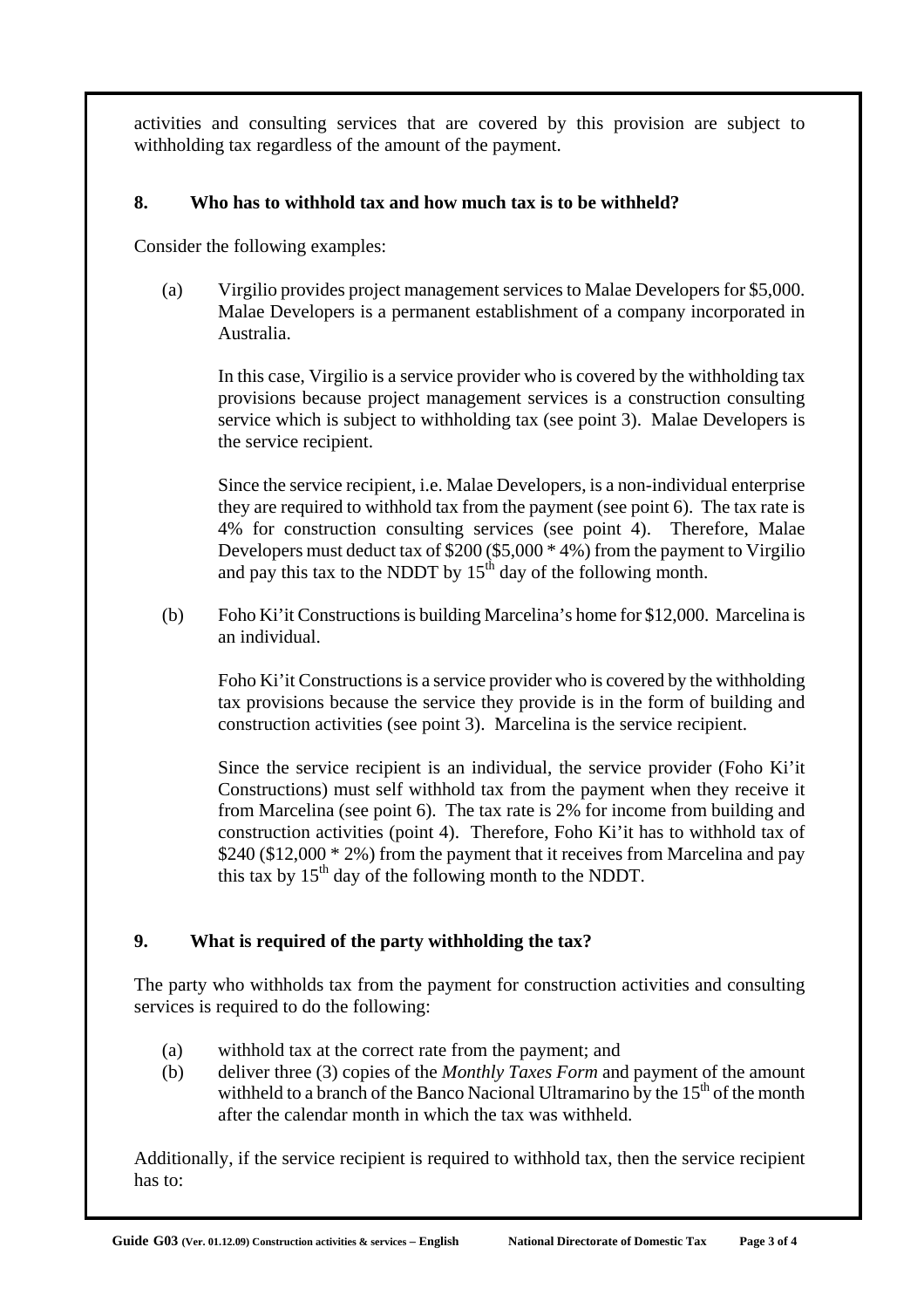(c) provide a withholding tax notice to the service provider (in the format provided in attachment 1 to this document) at the time of withholding.

#### **10. When is the tax to be remitted?**

The tax is to be remitted by the  $15<sup>th</sup>$  (or next business day if the  $15<sup>th</sup>$  is not a business day) of the month following the month in which the tax was withheld. For example, in point 8 above if Marcelina paid the \$12,000 to Foho Ki'it during the month of January then Foho Ki'it must self withhold and remit the tax withheld when lodging the January Monthly Taxes form no later than  $15<sup>th</sup>$  February.

#### **11. How do you pay the withholding tax?**

The party who withholds the tax is required to complete three (3) copies of the *Monthly Taxes Form* and to deliver these forms and payment amount withheld to a branch of the Banco Nacional Ultramarino.

The BNU will stamp the forms and return one (1) copy to you for your records.

Payments may be made electronically and you may obtain advice on this method through the contact details below.

#### **12. How do I get monthly taxes forms?**

Consolidated Monthly Taxes Forms may be obtained from the NDDT Dili District Office. The forms are also available at the Banco Nacional Ultramarino.

The NDDT Dili District Office is located in Rua Pres. Nicolao Lobato, (opposite the Ensul Building), Dili. Enquiries can also be made by telephoning + (670) 331 0059.

If you are outside Dili you can obtain monthly taxes forms from the:

- NDDT Baucau District Office located in Vilanova Street, Kota Baru, Baucau.
- NDDT Maliana District Office located in Holsa Street, Maliana.

#### **13. What happens if the party who is required to withhold and remit this tax does not do so?**

If the party who is required to withhold tax does not do so, they are still liable to pay the tax that they failed to withhold. They may also be prosecuted in court.

If a party has withheld tax but does not pay it to the NDDT, then they can be made to pay additional tax and penalties. The additional tax and penalties can be very high depending on the reason for not paying the tax.

In addition, where a person is required to withhold tax from a payment that is an income tax deductible expense, the deduction will not allowed until the person pays the tax withheld, or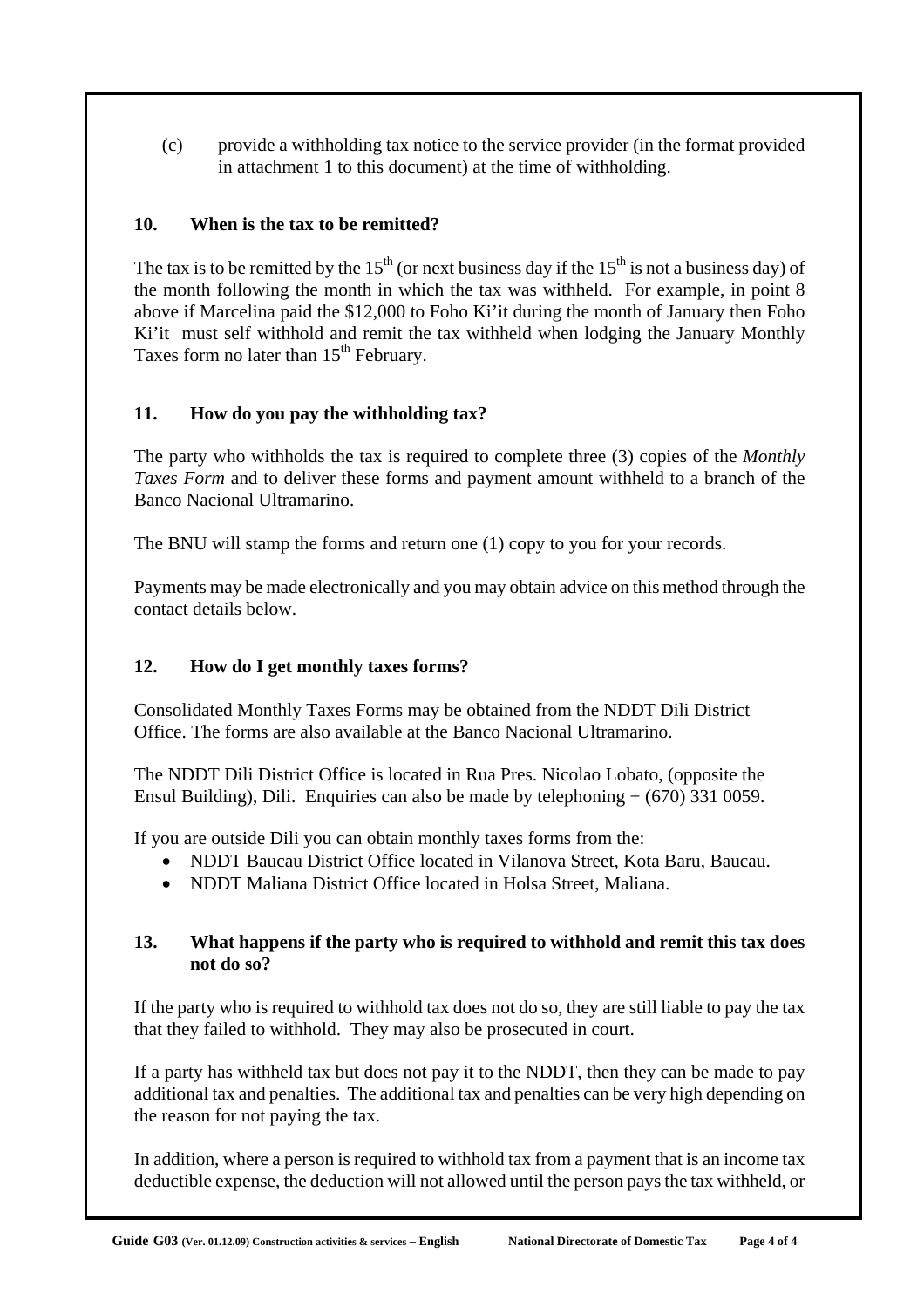required to be withheld, to the Commissioner.

#### **14. What records should be kept by the party who withholds the tax?**

The tax laws require that the party who is liable to withhold tax must create and keep adequate records to prove that they have withheld and paid the correct amount of tax. These records need to be kept for 5 years after the tax year in which the tax was withheld and paid to NDDT.

#### **15. Where can I get more information?**

More information may be obtained from the NDDT Dili District Office that is located in Rua Pres. Nicolao Lobato, (opposite the Ensul Building), Dili. Enquiries can also be made by telephoning  $+$  (670) 331 0059.

If you are outside Dili you can obtain more information from the:

- NDDT Baucau District Office located in Vilanova Street, Kota Baru, Baucau.
- NDDT Maliana District Office located in Holsa Street, Maliana.

In addition, full copies of rulings, guides and other information may be down loaded from the Ministry of Finance Website at: *www.mof.gov.tl/en/rc/DDT/Default.htm*